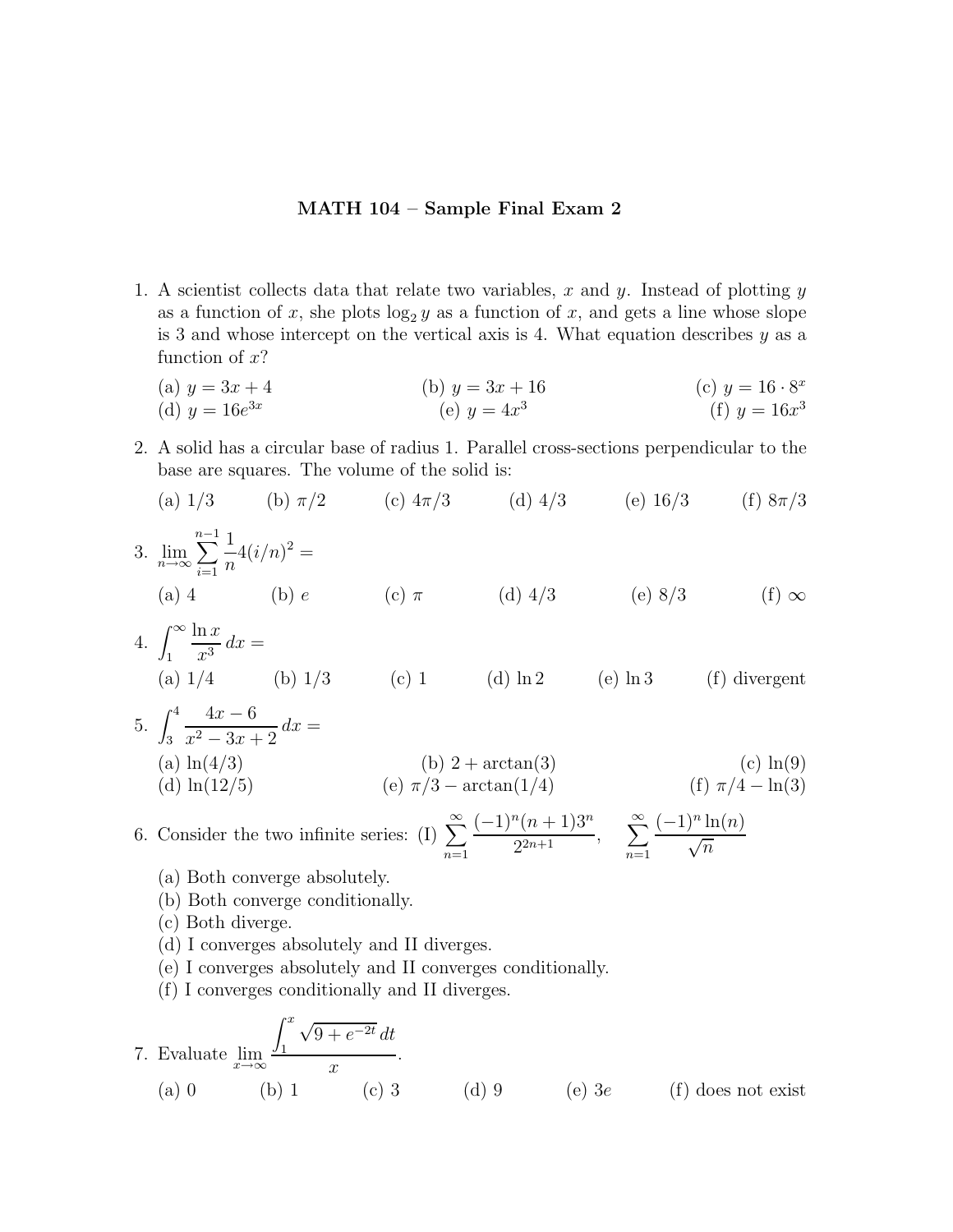- 8. The first few terms of the Maclaurin series for  $\int_0^x$  $\boldsymbol{0}$  $\sqrt{1+t^3} dt$  are:
	- (a)  $1 + \frac{x^3}{2} \frac{x^6}{8}$  $\frac{x}{8} + \cdots$  (b)  $x +$  $\frac{x^4}{8} - \frac{x^7}{56} + \cdots$  $(c)$   $x +$  $rac{\bar{x}^2}{2} - \frac{\bar{x}^3}{8}$  $\frac{x^3}{8} + \cdots$  (d)  $1 + \frac{x}{2} - \frac{x^2}{8} + \cdots$  $(e) x +$  $rac{x^2}{4} - \frac{x^3}{24}$  $\frac{x^3}{24} + \cdots$  (f)  $1 + \frac{x}{4} - \frac{x^3}{8} + \cdots$

9. The interval of convergence of the series  $\sum^{\infty}$ *n*=1  $2^n(x-3)^n$  $\frac{\sqrt{n}}{\sqrt{n}}$  is: (a)(1, 5)(b)[−7/2, 7/2] (c)[−1/2, 1/2) (d)  $(5/2, 7/2)$  (e)  $(2, 4)$  (f)  $[5/2, 7/2)$ 

10. To the nearest 0.0001, the value of  $\int^{0.1}$ −0*.*1  $1 - e^{-x^2}$  $\frac{e}{x^2}$  dx is (a) 0.1997 (b) 0.1998 (c) 0.1999 (d) 0.2000 (e) 0.2001 (f) 0.2002

11. If the function  $y = f(x)$  satisfies the differential equation  $\frac{dy}{dx} + x^2y = x^2$  and if  $f(0)=5$ , then  $f(1)=$ 

(a) 
$$
e^3 - 1
$$
   
 (b)  $\frac{3e}{1+e}$    
 (c)  $5e^{-1/2}$ 

(d) 
$$
\sqrt{2}
$$
 (e)  $5 + e^{-1}$  (f)  $1 + 4e^{-1/3}$ 

12. A tank contains 1000 liters of brine with 50 kilograms of dissolved salt. Pure water enters the tank at the rate of 25 liters per minute. The solution is kept thoroughly mixed and drains at an equal rate. How many kilograms of salt remain after 10 minutes?

(a) 0  
\n(b) 50  
\n(c) 
$$
50e^{0.25}
$$
  
\n(d)  $50e^{-0.25}$   
\n(e)  $25e^{-0.1}$   
\n(f)  $50 \ln 2$ 

13. 
$$
\int_0^\infty \frac{x}{1+x^4} dx =
$$
  
\n(a) 0  
\n(d)  $\pi/4$   
\n(b)  $\pi$   
\n(c)  $\pi/2$   
\n(d)  $\pi/4$   
\n(e)  $\pi/8$   
\n(f) diverges

14. A bacteria colony starts with 200 bacteria and in one hour contains 400 bacteria. How many hours (from the initial time) does it take to reach 2000 bacteria?

(a)  $\ln 400$  (b)  $\ln 10$  (c)  $\ln 200$ (d)  $\ln 2000 / \ln 400$  (e)  $\ln 10 / \ln 2$  (f)  $\ln 2000 / \ln 200$